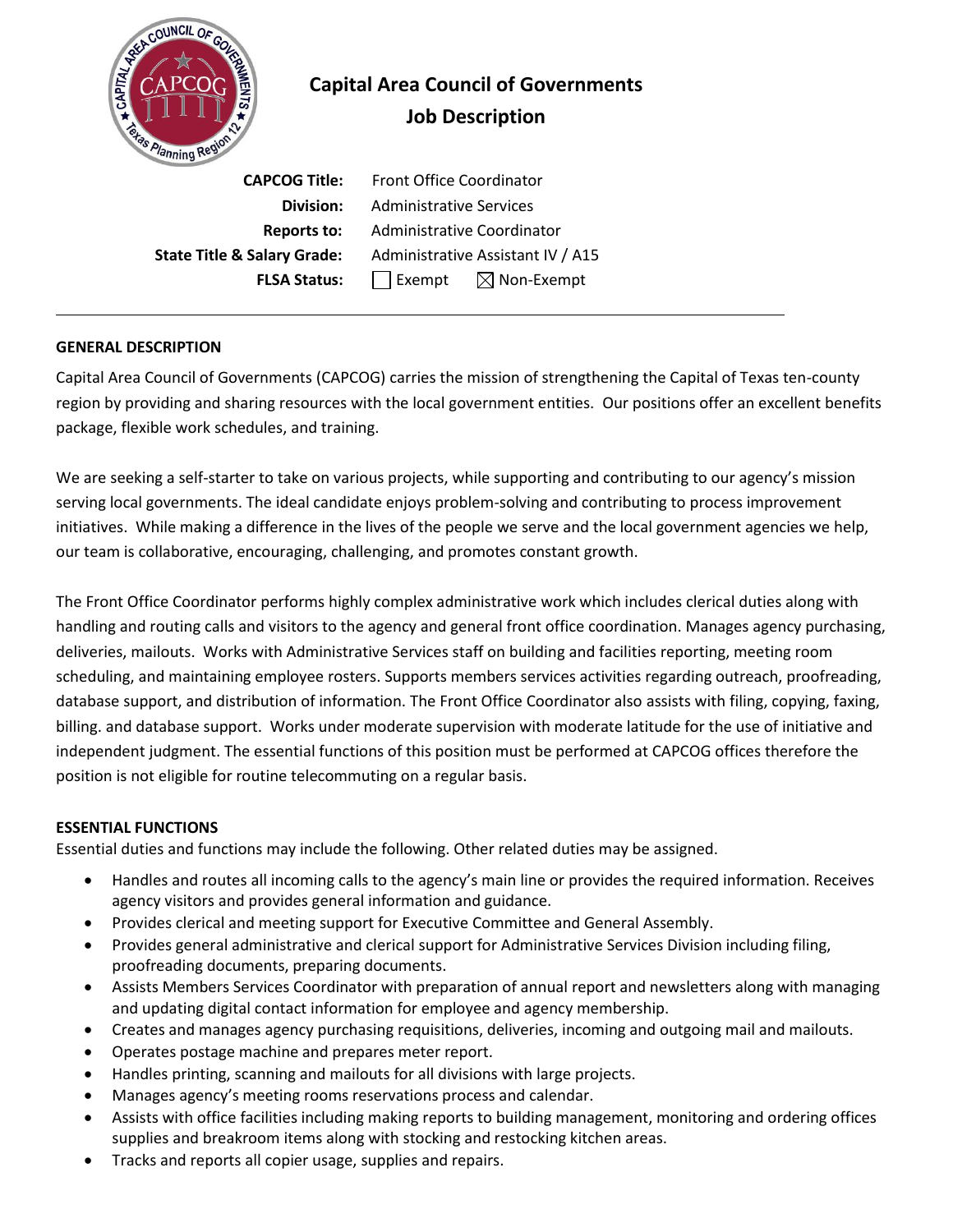- Receives reports on office facilities issues and reports to building management, working with Executive Assistant.
- Assists with posting information in specific locations on the CAPCOG website including Human Resources postings.
- Updates the Master Mail database and Global Address List as directed.

## **GENERAL QUALIFICATIONS**

#### **Education**

Graduation from an accredited high school or equivalent is required and experience in administrative support work.

#### **Experience**

Two years of experience in a field related to the essential duties and functions of the position required. A combination of education and experience can be substituted for one another as determined by the Executive Director.

## **Knowledge, Skills, and Abilities**

- Knowledge of and the skill in the use of office electronics used to accomplish the tasks of the position such as but not limited to a desktop computer, photocopier/scanner, and multiline telephone.
- Knowledge of and skill in file management systems.
- Knowledge of and skill as an intermediate user of MS Word, Excel, Outlook and SharePoint.
- Knowledge of and user of the English language including the meaning and spelling of words, rules of composition and grammar with the ability to communicate effectively in writing for the appropriate audience.
- Ability to communicate information and ideas in speaking so others will understand.

#### *PHYSICAL REQUIREMENTS*

| Remain in a stationary position at a desk throughout the workday.                                                                                                                                                                     | Frequently      |
|---------------------------------------------------------------------------------------------------------------------------------------------------------------------------------------------------------------------------------------|-----------------|
| Stand and perform tasks throughout the workday. May be stationary for periods of the day.                                                                                                                                             | Seldom          |
| <b>Move about</b> inside the office to perform different tasks of the position such as access the copy<br>machine, file papers, or deliver mail to the reception area.                                                                | Seldom          |
| Coordinate precise movements of the fingers in order to use office productivity machinery or<br>berform intricate tasks.                                                                                                              | Frequently      |
| Move objects weighing up to designated # of pounds.                                                                                                                                                                                   | Seldom - 35 lbs |
| Lift objects from the floor and up onto a shelf or desk weighing up to designated # of pounds.                                                                                                                                        | Seldom - 35 lbs |
| Converse with others both in person and over the phone.                                                                                                                                                                               | Regularly       |
| <b>View details at close range</b> (within one to two feet of the observer) and distinguish color-coded<br>materials.                                                                                                                 | Seldom          |
| Move body into multiple positions to perform different tasks such as in the following examples:<br>under desks, between walls, around servers and furniture, or to retrieve files from the bottom or top<br>drawers of file cabinets. | Seldom          |
| Performs duties in professional office environment.                                                                                                                                                                                   | Constantly      |
| Performs duties while exposed to conditions of heat, cold, humidity, wind and/or rain.                                                                                                                                                | Never           |
| Drives a vehicle to perform CAPCOG business.                                                                                                                                                                                          | Never           |

#### *PHYSICAL REQUIREMENTS KEY*

*Never 0% Seldom 0-30% Regularly 30-60% Frequently60-90% Constantly 90-100%*

• *Seldom would be up to 12 hours per week or 0 to 2.4 hours per day*

• *Regularly would be 12 to 24 hours per week or 2.4 to 4.8 hours per day*